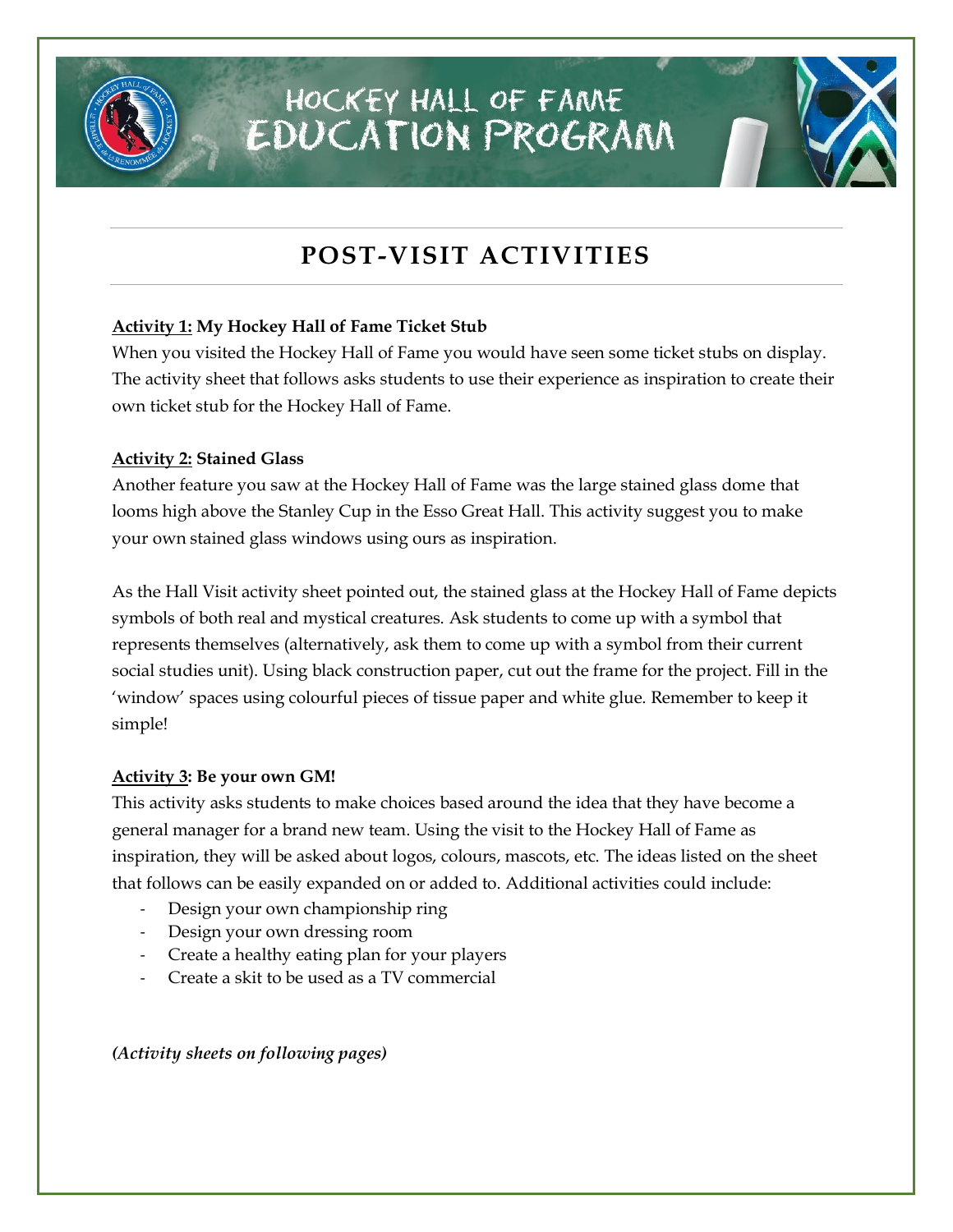

## HOCKEY HALL OF FAME **EDUCATION PROGRAM**

#### **Activity 1: My Hockey Hall of Fame Ticket Stub**

Recently your group visited the Hockey Hall of Fame and saw some ticket stubs on display (if not, use the web for ideas). As you will remember, people collect ticket stubs from activities or events as souvenirs to remember how much fun they had! Using the questions below, create your own ticket stub for your Hockey Hall of Fame visit.

The BEST part of going to the Hockey Hall of Fame was:

Three things I thought were interesting were:

| <u>.</u> |  |
|----------|--|
| ັ        |  |

Using the information above for ideas, create your ticket stub below.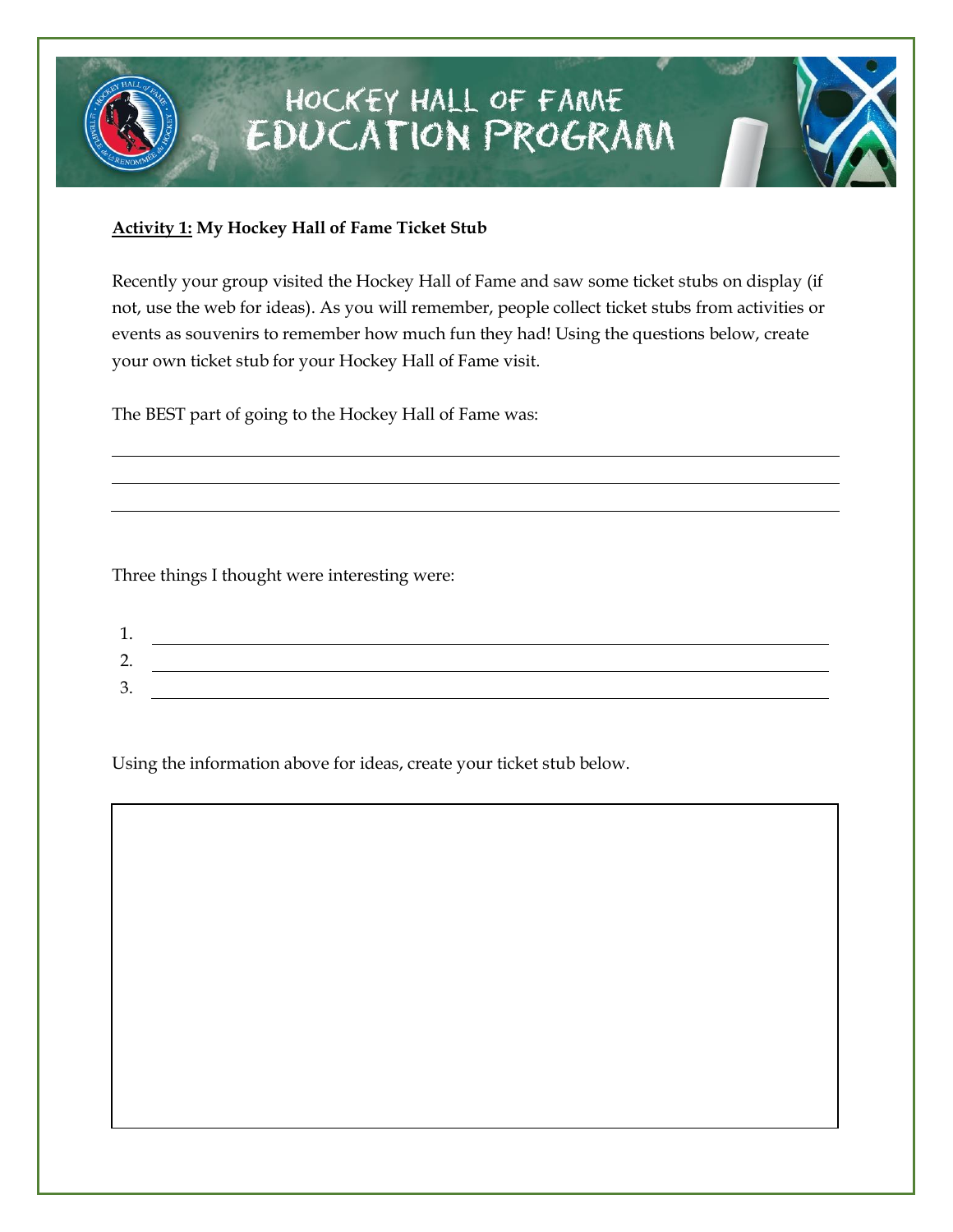## HOCKEY HALL OF FAME<br>EDUCATION PROGRAM

#### **Activity 3: Be your own GM!**

Congratulations! You've just become the owner of a brand new sports team! In order to create your team, fill out the information below:

What type of team are you the owner of (for example: hockey, gymnastics, soccer)

In what city will this team play? Why did you choose this location?

Name three facts about this location:

Every team needs to have a great name! What will you call your team?

You need to keep the fans entertained! What will your mascot be? What is its name?

Choose two to three colours for your team: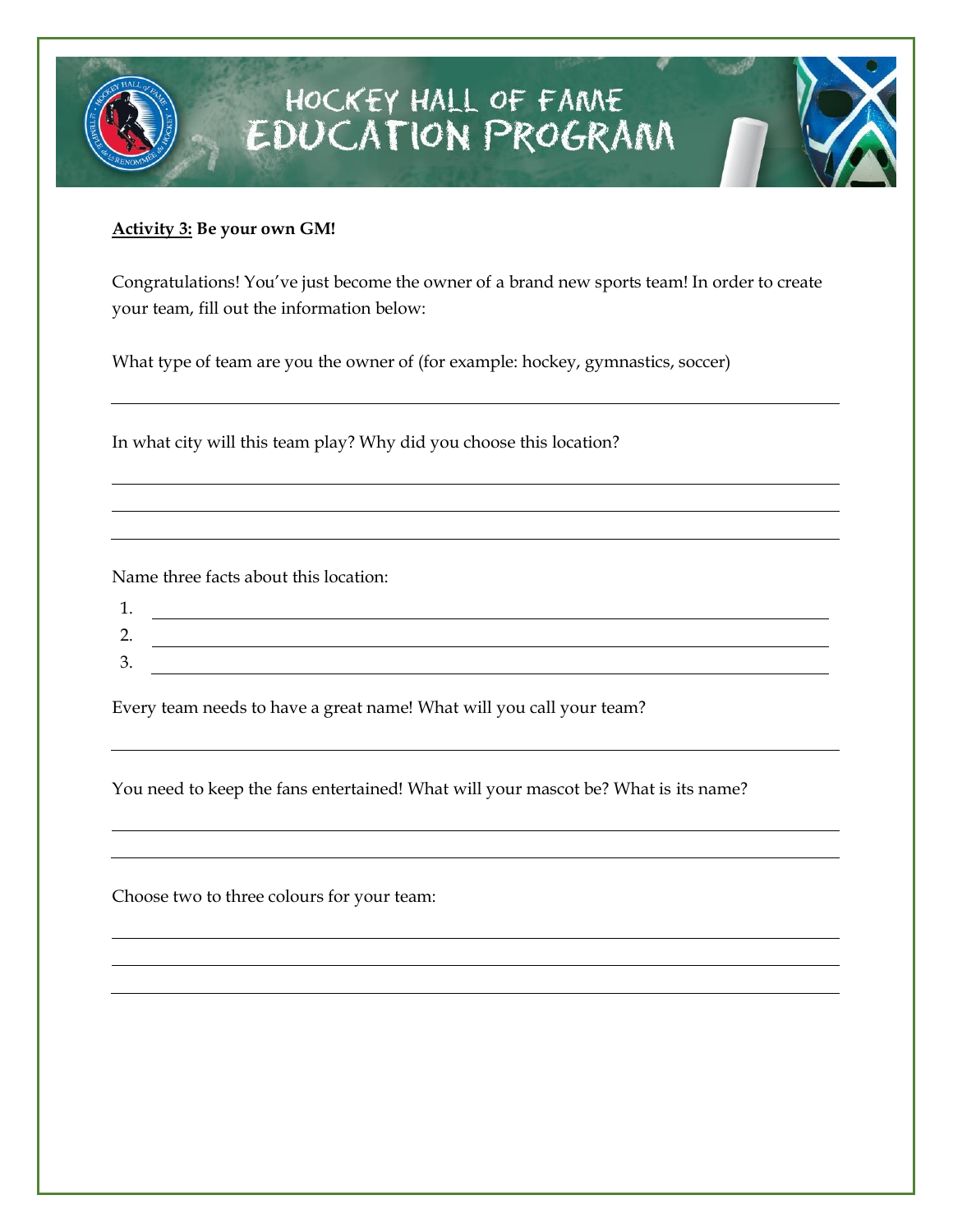

## HOCKEY HALL OF FAME **EDUCATION PROGRAM**

Now it's time to design your logo. The logo will appear on the team uniform, tickets, banners, as well as many other places! Using a separate sheet of paper, draw your logo. Don't forget to use your team colours and maybe include your team mascot.

Your new building will need a snack bar for when your fans visit. As a general manager, you get to pick what items will be served. You have \$50.00 to spend on new items to put on the menu. Check the boxes of the items you want and then add the total below. Try to get as close to \$50.00 as you can without going over.

- Cheeseburger and fries \$12.00
- □ Fries and gravy \$8.00
- Apple slices \$2.00
- □ Salad \$8.50
- Hot dog \$5.00
- Bottled water \$2.50
- $\Box$  Apple juice \$2.50
- Chicken wings \$14.00
- Ham sandwich \$7.00
- □ Chicken fingers and fries \$13.00
- □ Ice cream cone \$4.50
- Sushi \$11.00
- $\Box$  Popcorn \$4.00
- Hummus and crackers \$5.50
- □ Ultimate nachos \$9.00
- □ Waffles \$6.00

Total \$\_\_\_\_\_\_\_\_\_\_\_\_\_\_\_.

Change left over: